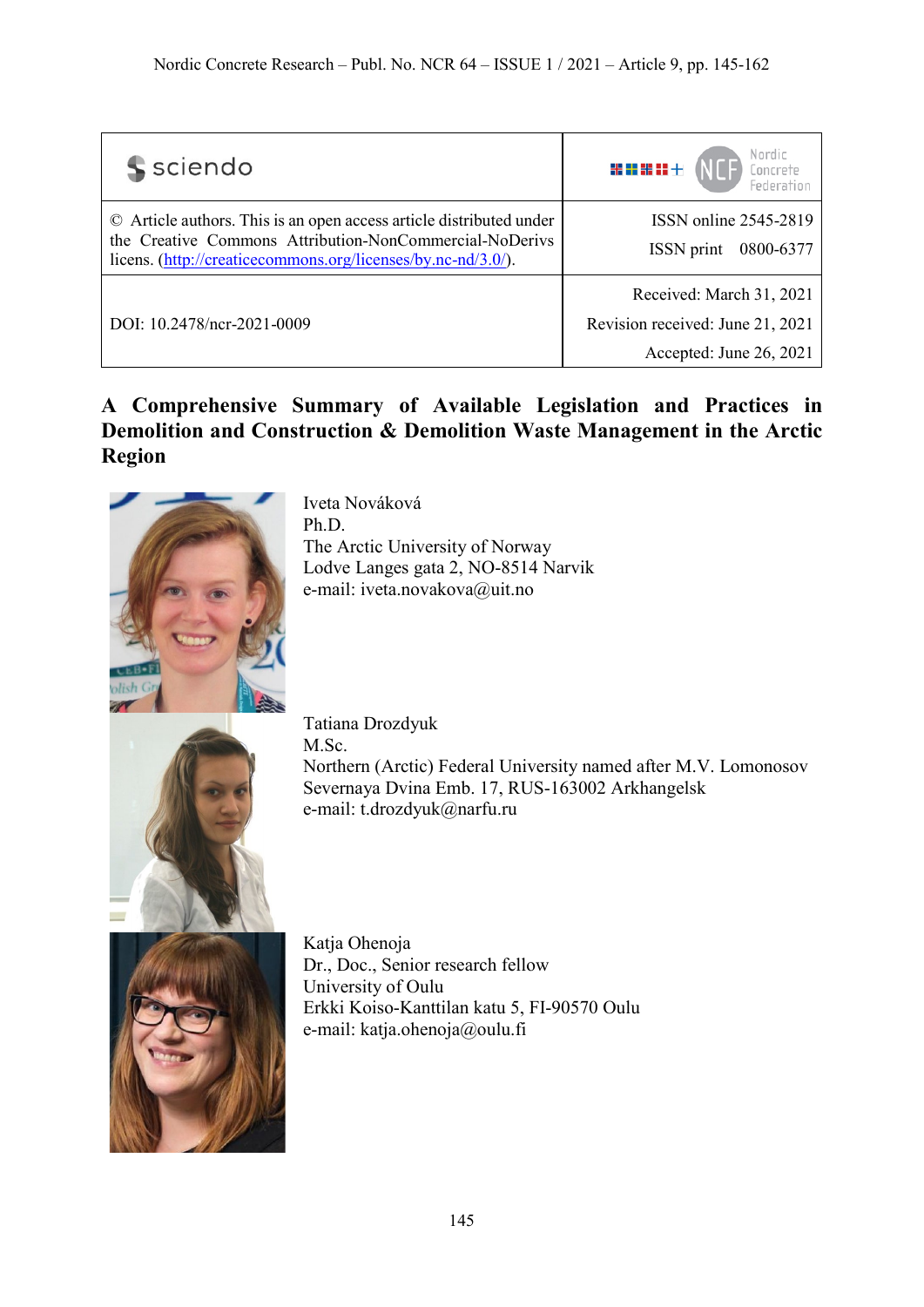

Arcady Ayzenshtadt Prof., PhD., Doctor of Chemical Sciences Northern (Arctic) Federal University named after M.V. Lomonosov Severnaya Dvina Emb. 17, RUS-163002 Arkhangelsk e-mail: a.isenshtadt@narfu.ru

Bård Arntsen M.Sc. Sintef Narvik AS Rombaksveien 47, NO-8517 Narvik e-mail: baard@tek.norut.no

Priyadharshini Perumal Dr., Postdoctoral researcher University of Oulu Erkki Koiso-Kanttilan katu 5, FI-90570 Oulu e-mail: priyadharshini.perumal@oulu.fi

Martin Skjerve Dyvesveen M.Sc. The Arctic University of Norway Lodve Langes gata 2, NO-8514 Narvik e-mail: martin.s.dyvesveen@uit.no

### **ABSTRACT**

The need for better natural resource use is currently increasingly recognised, and high emphasis is given to the circularity of building materials and the reduction of activities with negative environmental impact. Legislation, guidelines, and other documentation play an important role in improving demolition activities and construction and demolition waste (CDW) management. Good practices in CDW handling is not achievable without knowledge about CDW recovery techniques described in guidelines and other documents.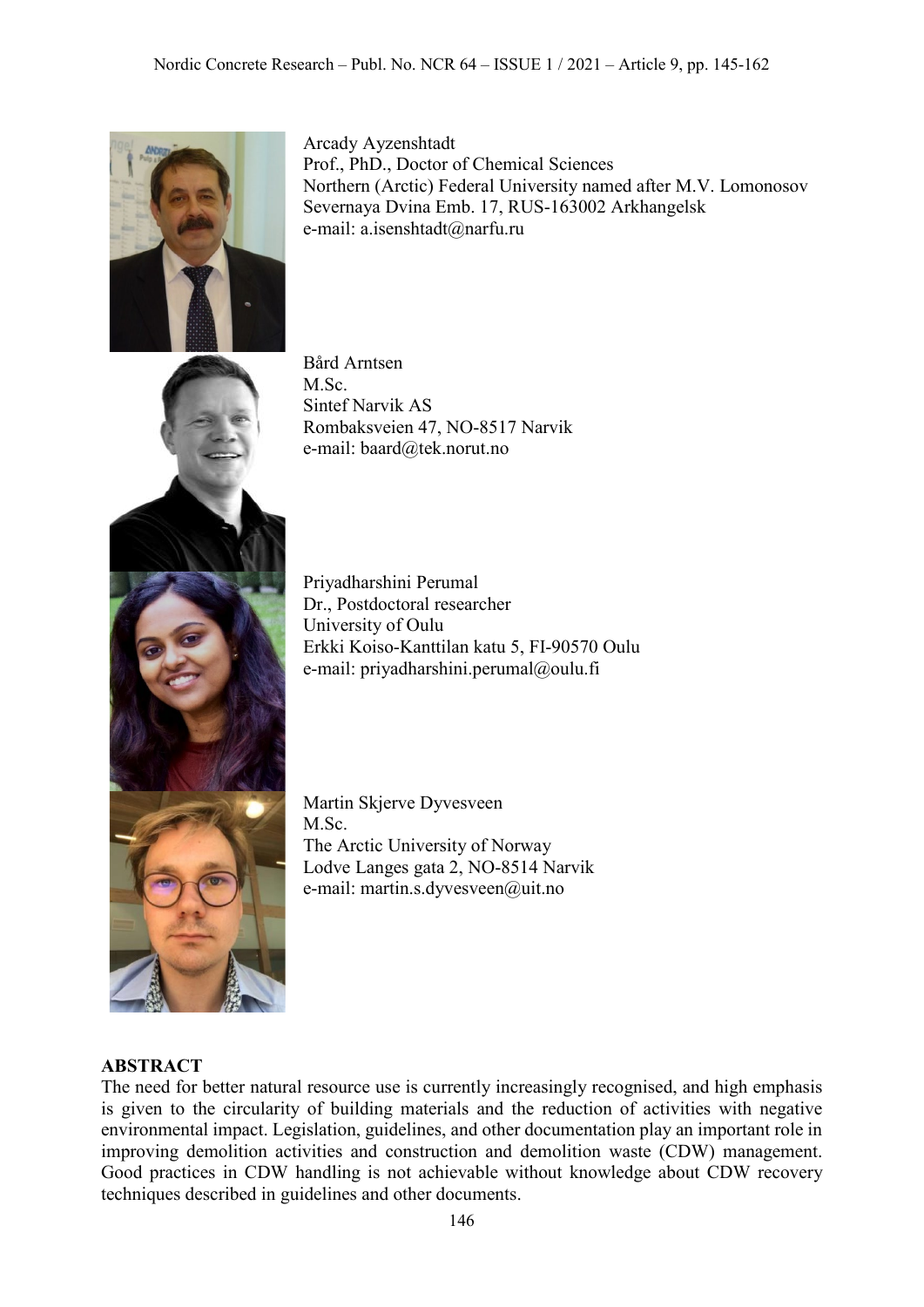Demolition activities in arctic regions could be more challenging due to harsh climate conditions, and therefore the cooperation between Russia, Norway and Finland was established to boost the uptake of good practices in demolition activities and CDW management. The main subject of this article is an overview of presently used demolition practices, CDW management, and verification of areas where practices with lower environmental impact and increase of material circularity could be utilised. Two fundamental documents, namely "EU Construction & Demolition Waste Management Protocol" and "Guidelines for the waste audits before demolition and renovation works of buildings" [1, 2], were published by the European Union (EU) in 2019 and serve as a foundation for changes in demolition activities and CDW management in EU and adventitiously also in the Russian Federation and Norway.

**Key words:** Construction and demolition waste (CDW), legislation and guidelines, CDW management, recycling of concrete, selective demolition.

### **1. INTRODUCTION**

Construction and demolition waste is a mixture of different materials from demolition, renovation, construction activities and materials generated due to natural disasters [3 - 9]. The amount of CDW is rising along with the rising building activity worldwide, and it is well-known that the construction industry has a significant environmental impact [3, 10-13]. The building boom started in Europe first, then moved through America to Asia, and the main indicators could be steel, concrete and cement production, see Figure 1. Monitoring of produced concrete volume is rather difficult, and therefore, concrete production is based on data from cement production, which can be easily monitored in detail.



*Figure 1 - (left) World production of concrete and steel between the years 1900 and 2050 [14]; (right) World steel production, historical data [15].*

Building activities are predominantly taking place in the suburbs of big cities on empty areas or replacing old buildings, which are reaching their end of life. Production of CDW is higher in higher populated areas, and all this CDW must be transported to landfills located in city borders or further from the city centre in rural areas. At the other end of linear material flow, there is the raw material which is from rural areas brought to cities for building purposes. Integration of recovery, reuse, and recycling of CDW might be an exquisite solution for the reduction of material transportation on long distances, reduction of  $CO<sub>2</sub>$  emissions and reduction of raw material resource consumption. Circular material flow and circular economy are nowadays highly discussed topics that have a positive impact on global warming and natural resource management.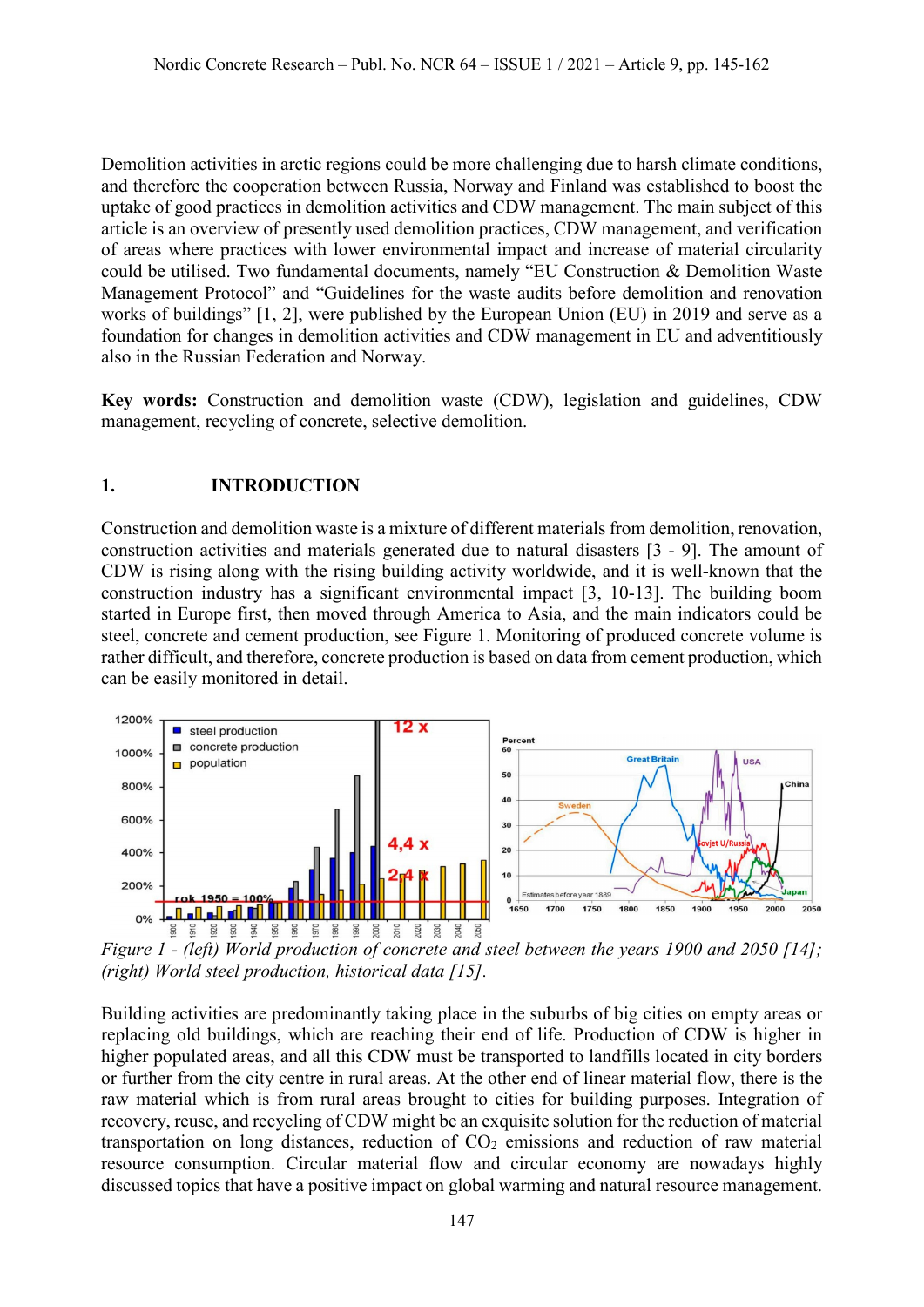Globally, it is estimated that about 35% of the produced CDW is transported to landfills [3], but the actual percentage from individual countries varies significantly. There are multiple sources and databases providing and collecting data about CDW handling, and therefore variability of data from individual countries could be high. One of the reasons for high variability is the definition of CDW recovery, which can or cannot include backfilling. Backfilling is listed as one of the methods for the recovery of inert CDW [16]. Hopefully, it will soon be considered as bad practice and excluded from methods for CDW recovery. Examples of CDW handling in various countries are given in Table 1. The 28 European countries which in 2016 formed the EU produced approximately 374 million tonnes of CDW, excluding excavated soil [17, 18]. This amount accounts for 33% of all produced waste in the EU [19] and making CDW the most significant waste stream in terms of mass. Due to the waste amount of CDW produced, the EU set a target of recover minimally 70% by weight of all non-hazardous CDW by 2020 in the EU Waste Framework Directive (2008/98/EC) [16], which most countries in the EU had already achieved in 2016 [17]. The numbers from 2020 have yet to be published [20, 21]. It is important to state that CDW recovery can be increased; European Environmental Agency estimates that 96% of all mineral (inert) material from CDW can be recycled [22, 23].

| Country                             | Year      | Recovered [%]    | Landfilled [%] |
|-------------------------------------|-----------|------------------|----------------|
| Finland*                            | 2011,2012 | $77^{[22]}$      | 23             |
| Norway                              | 2019      | $46^{[30]}$      | 54             |
| <b>Russian Federation</b>           | 2019      | $5^{[65]}$       | 95             |
| <b>USA</b>                          | 2007      | 71               | $29^{[24,25]}$ |
| <b>Brazil</b>                       | 2012      | 60               | $40^{[26]}$    |
| Canada                              | 2012      | 73               | $27^{[26]}$    |
| Hong Kong                           | 2011      | 75               | $25^{[27]}$    |
| Hong Kong                           | 2014      | Q3[3,28]         |                |
| China                               | 2014      |                  | $95^{[3,22]}$  |
| South Korea, Japan                  | 2016      | $97^{[3]}$       | 3              |
| Denmark, Estonia, Netherlands,      |           | $80-90^{[3,29]}$ |                |
| Germany and Great Britain           | 2017      |                  | $10 - 20$      |
| Greece, Hungary, Portugal and Spain | 2017      | $<15^{[3, 29]}$  | >85            |

*Table 1 - CDW management in selected countries.*

\*including soil, stones and dredging material

In China, approximately 1.13 billion tonnes of CDW were generated in 2014 [5] and accounted for 30% to 40% of the total waste mass [22]. Beijing alone accounts for 40 million tonnes of CDW annually, and about 5% of all CDW in China are recycled or reused [3, 22]. Yuan H investigated barriers and countermeasures for managing CDW in Shenzhen [23] and found five drawbacks, which are:

- immature regulatory environment for managing CDW
- multiple government departments are separately involved in different CDW management processes, but no one takes the leading role
- lack of fundamental data in CDW
- insufficient attention is paid to waste management in construction projects
- CDW recycling factories trudge toward growth

And proposed five countermeasures which are: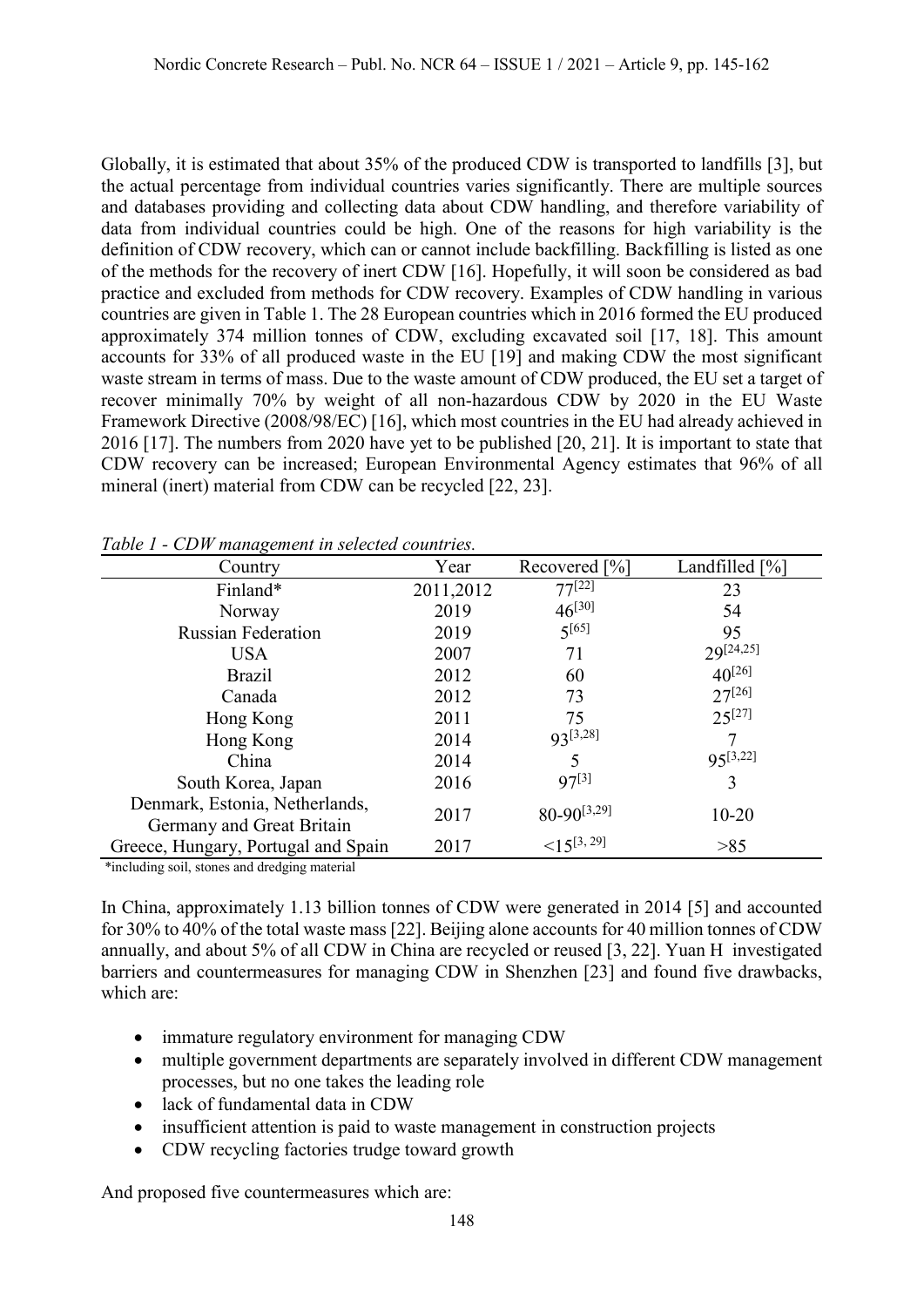- enhancing the effectiveness of CDW regulations in reality
- collecting and releasing accurate and timely CDW amount
- enhancing CDW management
- promoting CDW recycling further
- implementing an effective waste disposal charging fee.

China does work on governmental policies concerning CDW, and they already have state-level regulation that encourages the use of recycled building materials in foundation work, road base and subgrade, etc. [5].

The main focus of this article is on Finland (FI), Norway (NO), Russian Federation (RUS) and partly on EU as FI is an EU member, and the other two countries have very close relations and cooperation with the EU. NO is a European Economic Area member and RUS has Russian-European Union relation. All three countries are aware of the necessity for a change in CDW management, and therefore established the project DeConcrete financed by Kolarctic – Cross Border Cooperation to accelerate the uptake of recovery, reuse, and recycling practices in the building industry.

FI: Generated 16 million tons of CDW, including soil, stones, and dredging material. This mass represents the amount, which was transported from the original location to the new location. The CDW, which was reused directly on-site or for roads between 2011 and 2012, is not considered. The composition of CDW is approximately 1.5-2 million tons of non-hazardous CDW from buildings, 14 million tonnes of soil and 0.15 million tons of hazardous CDW. The quantity of recovered CDW excluding soil, stones and dredging soil was approximately 77% by weight [22].

NO: Produces around 1.95 million tonnes CDW in 2019, and approximately 0.9 million tonnes were recycled, which stands for approximately 46% by weight [30]. In the coming years, it is expected that the amount of CDW will increase significantly [19], and the Norwegian Environment Agency requests new legislation on managing and handling CDW with the aim to promote recycling of CDW from the beginning of 2020 [31]. Documents such as "The Planning and Building Act", the "Pollution Control Act", the "Waste regulations" and "Product regulations" [32-35] have all been updated in 2020 to improve CDW handling and management.

RUS: Annually produces about 15-17 million tons of CDW, excluding soils, stones, and dredging material. Bricks and reinforced concrete debris represent about 60% of the total mass. The recycling rate covers about 5% of the total CDW. There is a CDW growth by approximately 25% due to high levels of building activities and demolition of structures, which have reached the end of life or do not comply with current urban requirements [65].

From all collected data about the handling of CDW, it is evident that there is room for improvement and increase of material circularity. One of the reasons for slow adaptation of good practice and full implementation of CDW recovery is insufficient legislation and lack of guidelines. The other reasons include market readiness and the economic benefits of CDW recovery for companies. The aim of the authors is to give a clear idea of existing documents for demolition action and CDW management in Finland, Norway, the Russian Federation and also, in brief, in the European Union.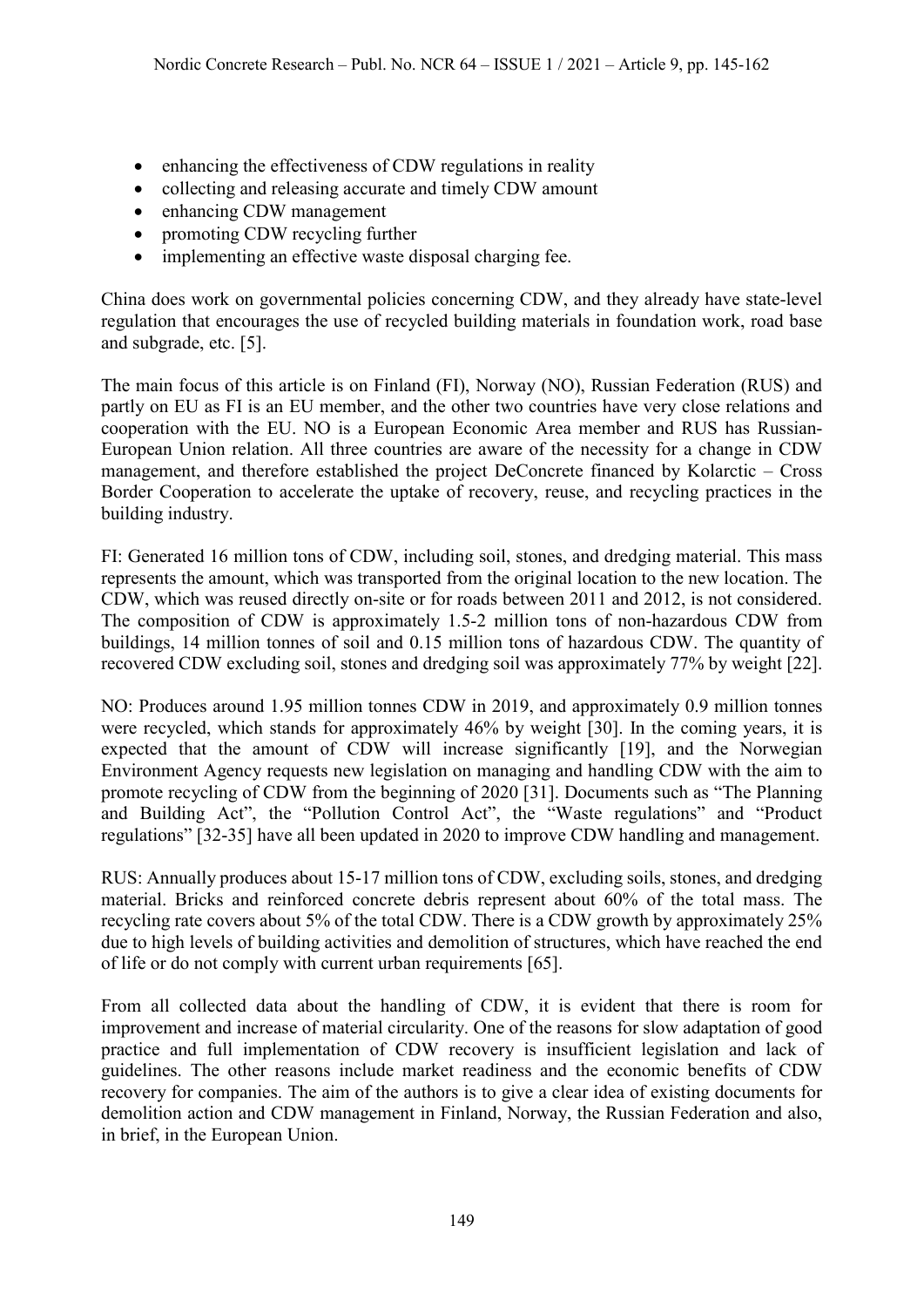## **2. DEMOLITION ACTION**

### **2.1 Pre-demolition audit**

Performance of pre-demolition audit gives a greater possibility for recovery of building materials and integration of circular economy and material flow practices. It is the first step towards selective demolition from which can be obtained secondary raw materials for further processing, reusable elements, and recycled materials for direct use. The pre-demolition audit ensures traceability of material present in the object, which is about to be demolished and suggests further handling of CDW [1]. Before demolition or renovation of buildings and infrastructures, it is necessary to understand the type and amount of elements and materials that will be deconstructed and give recommendations or assessment for any further processing or viable recovery routes for such materials. The pre-demolition audits must also consider any relevant legislation if any material will be reused directly on-site or if there are any hazardous materials in the structure, and should have been performed at a minimum before applying to the demolition or renovation permit. The audit report should be revised in light of the final result of the construction, demolition, or refurbishment process [1].

FI: The pre-demolition audit is covered by building law 127 § and 139 §, and demolition permit and notice are needed. Providers of pre-demolition audits (coursed for pre-demolition auditors) are mediated by building control or the authorities of the city or municipality who permits the demolition [36, 37]. Special own techniques for hazardous materials (like asbestos) removal, handling and delivery to the landfill are required. There are own landfill areas for hazardous waste. The most common building materials in Finland are wood, steel, brick, concrete and reinforced concrete.

NO: Legislation for pre-demolition assessment of constructions is covered in "NS 3420 – Specification texts for building, construction and installations", "Building Research Design Guides" and "TEK17 – Building Technical Regulations" [38-40]. Those regulation are available and used more in the southern part of Norway. The Norwegian parliament and other departments in Norway adopt the audits and provide the necessary education. The auditor of construction is required to report about (i) who is performing the audit, (ii) the date of audit, (iii) when the construction was built and (iv) what purpose of use did it serve. Environmental mapping is obligatory before the demolition and consists of an inventory of materials present and hazardous materials, if any, their type, quantity, and location in the structure. Special techniques for hazardous materials removal, handling and delivery to the landfill are required [39, 40]. The most common building materials in Norway are wood, concrete, reinforced concrete, and light-weight aggregate (LWA) blocks.

RUS: In the current regulatory and technical documentation of the Russian Federation, the concept of "demolition of a building" is absent. Dismantling of existing buildings and structures is considered a type of construction work; therefore, the procedure for obtaining a demolition permit is similar to obtaining a construction permit. For the building's demolition, it is necessary to develop design documentation, obtain permits and pass expert review. Project documentation for the demolition of buildings is developed based on a survey of the building's general condition (structure), including foundations, walls, columns, arches, and other structures. Details are described in Construction Standards and Regulations 12-04-2002. "Labour safety in construction" Part 2, construction operations [41]. It is necessary to make sure that the building is not a monument of architecture and culture. The most common building materials in Russia are calcium-silicate and clay bricks, stone, concrete, and reinforced concrete.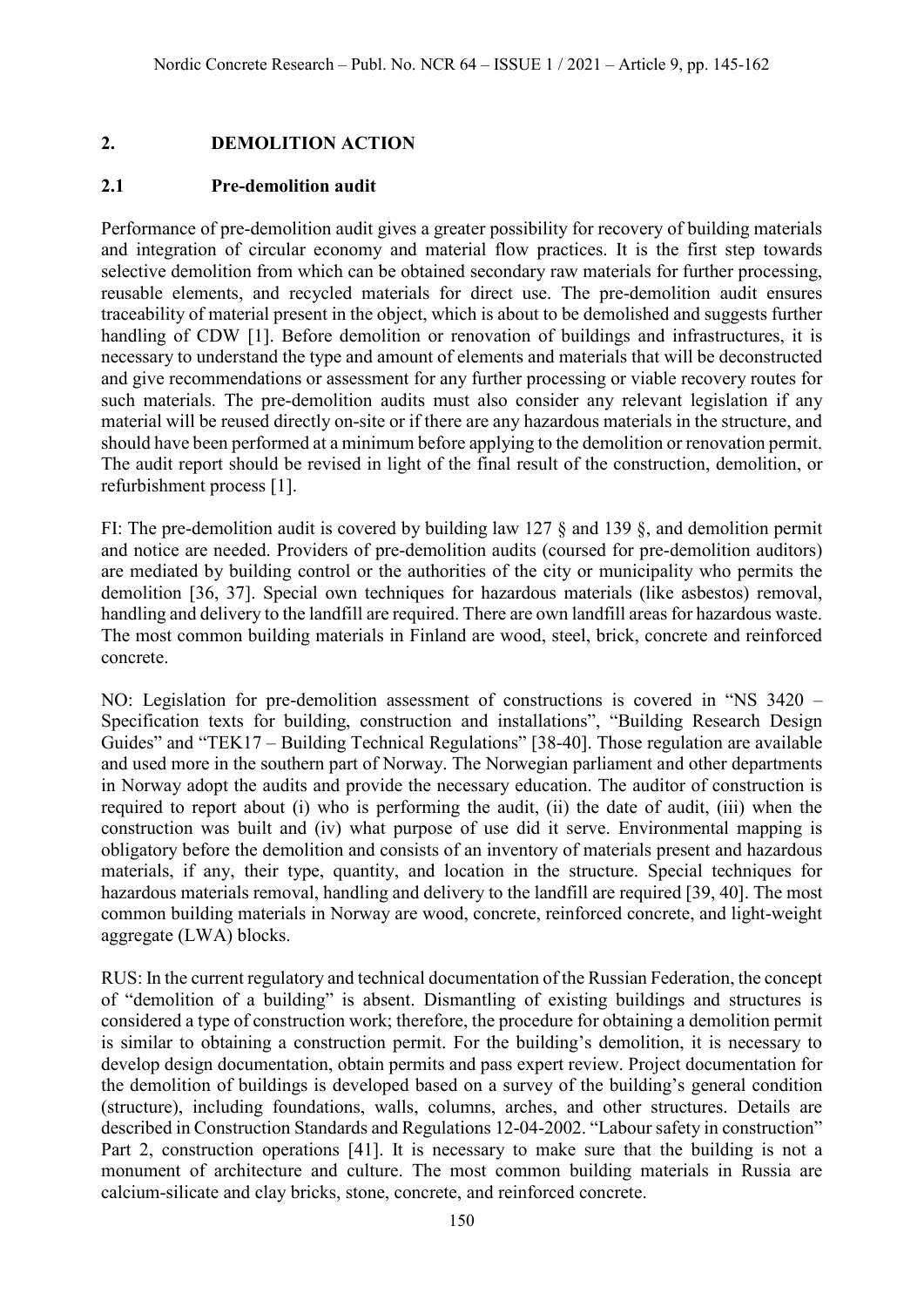### **2.2 Planning of demolition**

It is crucial under demolition planning to have clear guidelines for CDW management to increase both the quality and quantity of CDW, which has the potential to be recovered. Specifying appropriate dismantling and demolition practices, identifying the CDW generation and ensuring workers' safety is essential for successful CDW management. Additionally, adequate documentation can be of great value when setting performance levels for several key factors in demolition and CDW management, such as demolition contractors, site-specific CDW management plans, environmental credentials, material and labour efficiency. The EU's Guideline for the pre-demolition audit, describes whom the management bureaucracy should include and their roles, see Figure 2 [1].



*Figure 2 - EU's role of pre-demolition actors in the pre-demolition management process [1].*

FI: The assessment for demolishing a structure is necessary and needs to follow several legislations concerning the construction, work safety, asbestos, waste and environment [42]. Samples are taken based on the auditors' experience, and if either asbestos or creosote contaminates the building, only specialised companies will have permission to do demolition work as asbestos demolition work. The amounts of asbestos, creosote, lead, PCB and microbes are measured [\(www.delete.fi\)](http://www.delete.fi/). If it is uncertain that the building contains harmful compounds, the safety guidelines should be followed, for example, "Asbestos Demolition Work Guideline". The guideline describes the work conditions such as vacuum isolation of the building or special care in personal work safety. Different limits of contaminants for the inert, regular and hazardous wastes for Finish CDW are presented in Table 2.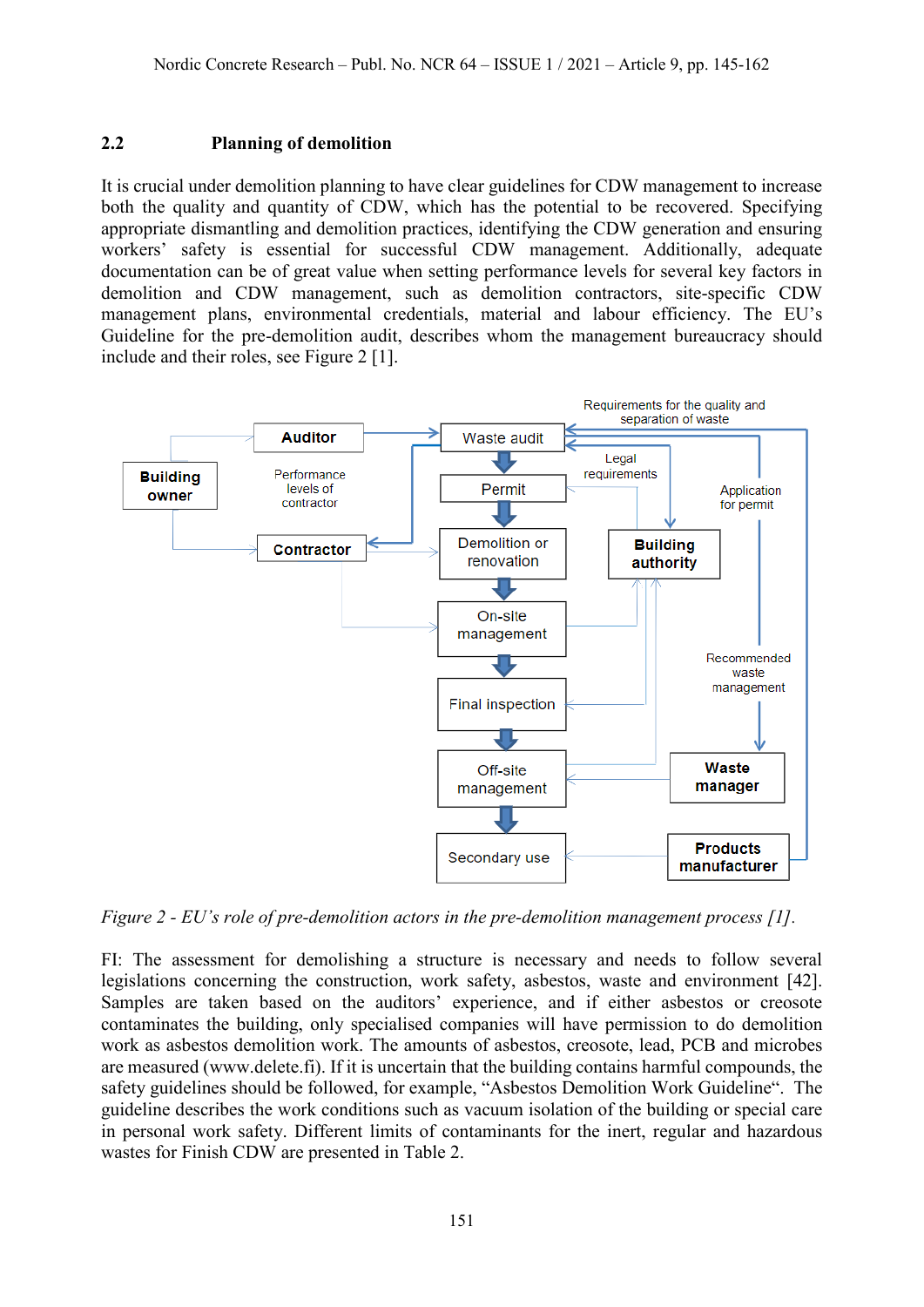NO: In "Building Research Design Guides 700.804 Planning of demolition work" [19], the demolition management roles that need to be present are the developer, the permit applier, project manager, executor and third-party controller. Documentation describing environmental survey and remediation is necessary before demolition action, e.g., detecting contaminants and asbestos for remediation. These documentations should be according to Norwegian standards such as "NS 8141-2:2013 - Standard for vibration and shock" and "NS 9431:2011 - Classification of waste" [43, 44]. There are different techniques for sampling materials, including core drilling, pigging, sawing, cutting, and carpet stripping, and a sample of each material type shall be taken. The sampling gives essential information about contaminants that are predominantly on the surface of walls and floors. Limits for the content of contaminants in CDW for Norway are seen in Table 2.

RUS: It is necessary to develop and coordinate a package of documents that include, in particular, the dismantling project for the demolition of dilapidated housing. In this regard, before starting a project for dismantling, it is necessary to survey the building in order to identify architectural and structural features for further safe dismantling. The entire survey complex is divided into Stage 1: Study of existing documentation, materials; Stage 2: Visual (preliminary) examination; Stage 3: Detailed instrumental examination and Stage 4: Survey Results. Limits for the content of contaminants in CDW for Russia are presented in Table 2.

|            | Russia<br>Inert CDW<br>[mg/kg] | Norway<br>Inert CDW<br>[mg/kg]   | Inert CDW<br>[mg/kg] | Finland<br>Regular CDW<br>[mg/kg] | Hazardous CDW<br>[mg/kg] |
|------------|--------------------------------|----------------------------------|----------------------|-----------------------------------|--------------------------|
| As         |                                | 15                               | 0.1                  | 0.4                               | 6                        |
| Ba         |                                |                                  | $\tau$               | 30                                | 100                      |
| Cd         |                                | 1.5                              | 0.03                 | 0.6                               | 3                        |
| Cr         |                                | $Cr^{III}$ -100 tot,<br>$CrVI-8$ | 0.2                  | 4                                 | 25                       |
| Cu         |                                | 100                              | 0.9                  | 25                                | 50                       |
| Hg         |                                | 1                                | 0.003                | 0.05                              | 0.5                      |
| Mo         |                                |                                  | 0.3                  | 5                                 | 20                       |
| Ni         |                                | 75                               | 0.2                  | 5                                 | 20                       |
| Pb         |                                | 60                               | 0.2                  | 5                                 | 25                       |
| Sb         |                                |                                  | 0.02                 | 0.2                               | $\overline{2}$           |
| Se         |                                |                                  | 0.06                 | 0.3                               | $\overline{4}$           |
| Zn         |                                | 200                              | $\overline{2}$       | 25                                | 90                       |
| Chloride   | 1000                           |                                  | 550                  | 10000                             | 17000                    |
| Fluoride   |                                |                                  | $\overline{4}$       | 60                                | 200                      |
| Sulphate   | 15000(SO <sub>3</sub> )        |                                  | 560                  | 10000                             | 25000                    |
| <b>DOC</b> |                                |                                  | 240                  | 380                               | 480                      |
| <b>TDS</b> |                                |                                  | 2500                 | 40000                             | 70000                    |
| <b>PCB</b> |                                | 0.01                             | 1                    | 1                                 |                          |
| PAH        |                                | $7 - 100$                        | 200                  | 200                               | 200                      |

*Table 2 - Limits of selected contaminants in inert, regula,r or hazardous CDW for Russian Federation [45], Norway [46], Finland [47]*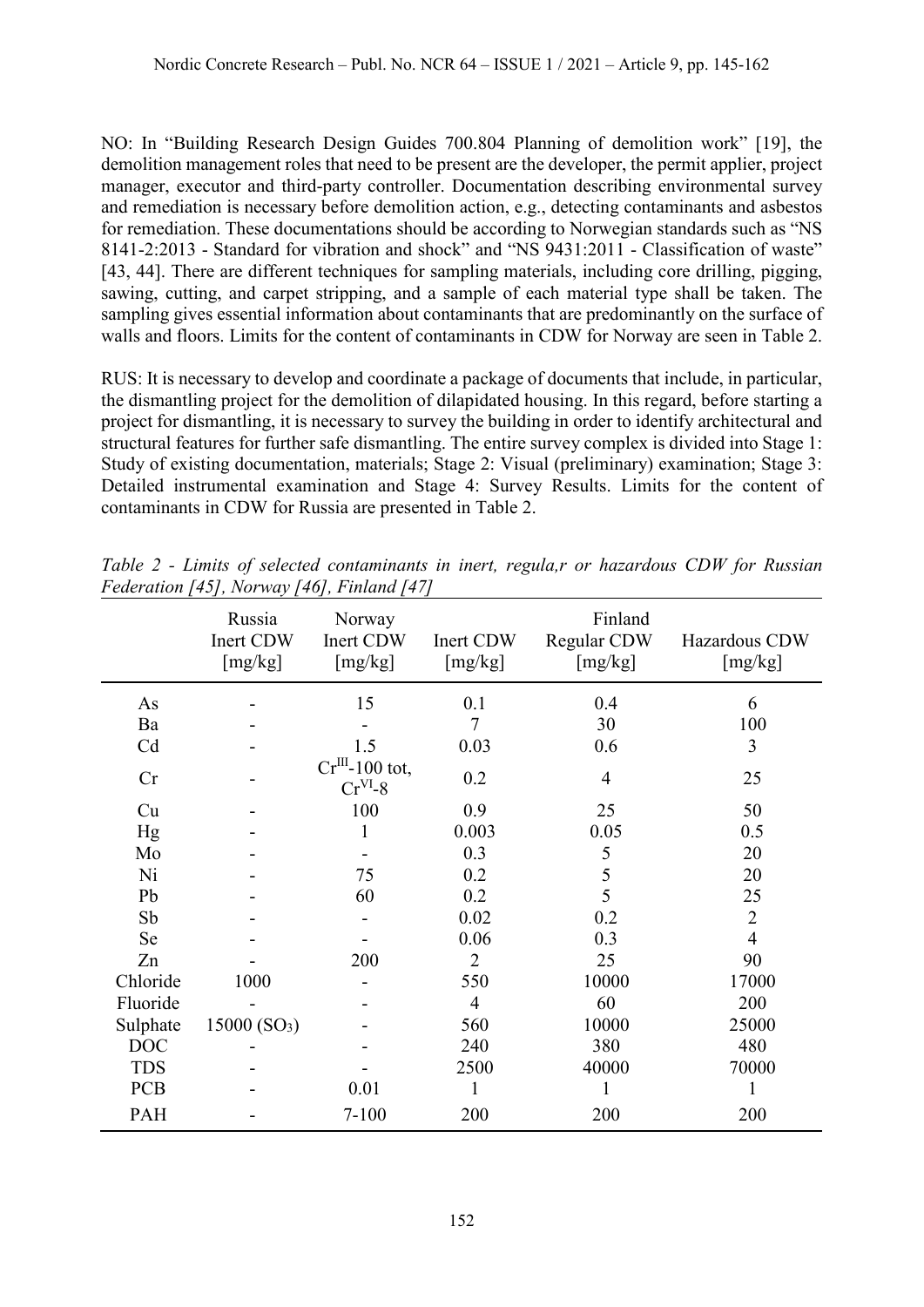### **2.3 Demolition itself**

Each country has its national standards and guidelines concerning the demolition phase due to different demolition traditions and habits from the era before the EU. There are differences in acceptance of noise level and air pollutions, different topology where accessibility can be an issue, and different environment, health, and safety regulations. Therefore, the EU has not provided any common guidelines for demolition itself.

FI: "Land Use and Building Act 132/1999 - Legislation in force" – FINLEX [48] is the governing legislation on demolition and construction. When doing demolition work in Finland, selective demolition is the most common practice, whereas sorting demolition, renovation demolition, total demolition, blasting and burning are the most commonly used techniques. Under demolition work, the air's dust content outside the work zone cannot be higher than  $0.05 \text{ mg/m}^3$  of dust particles, and the noise level shall not exceed 55 dB [49]. Sorting of materials is recommended but is not compulsory. Therefore, the customer is required to specify if there will be any recycling or reuse of CDW.

NO: Has guidelines available on server "Building Research Design Guides" and for demolition purposes guidelines are provided "700.804 Planning of demolition work" [19] or " 241.070 Waste management in building cases - planning and documentation" [50]. Environmental mapping and decontamination during demolition are described in "Building management" 700.802 [51]. Selective demolition practices are not fully implemented in standard demolition practices, but Norway differentiates between non-load-bearing structures and load-bearing structures. Demolition of non-load bearing structures is performed either with hand tools or small machines adapted to interior work such as mini loaders and excavators, carpet strippers, motorised wheelbarrows, conveyor belts, crusher, and demolition robots. Load-bearing structures are usually carried out by mechanical knocking, pigging, sawing, wire sawing or core drilling. A combination of the methods is possible but depends on the prerequisites for the work. Reuse of elements such as doors and windows are often not practised due to their low value. During demolition work, the requirements for noise level and dust content in the air are enforced by the local municipalities. Depending on the time of day and location, the noise levels should not exceed 50-70 dB, and the level of air pollution shall not exceed 5  $g/m^2$ . To ensure, that the level of air pollution and noise are in compliance with regulations, control and documentation are required. The noise and dust meters should be installed in specific locations on the construction site to monitor all activities [19].

RUS: Demolition or dismantling of an object should be performed in the reverse order of construction, i.e., from top to bottom, by floors, by sections, by spans according to construction regulation "SP 325.1325800.2017 Buildings and construction - rules for the production of demolition and recycling" [52]. There are two methods for dismantling buildings in Russia, demolition, and disassembly. Disassembly is mainly used in dense urban areas while demolition is used in the countryside, the method has its differences where dismantling is differentiated into three categories described in Figure 3. At the main stage of the dismantling of various buildings, manual, semi-mechanised, mechanised, and explosive dismantling methods are used.

In some cases, selective demolition is used, but the most common method is a combination of the previously stated techniques for dismantling or demolishing. The practice of reusing whole elements, such as windows, roof beams or roofing is common. During demolition or dismantling, dust content outside of the work zone shall not exceed  $0.3 \text{ mg/m}^3$  [53]. Noise level assessment of the work zone is carried out following construction and regulations 51.13330.2011 "Protection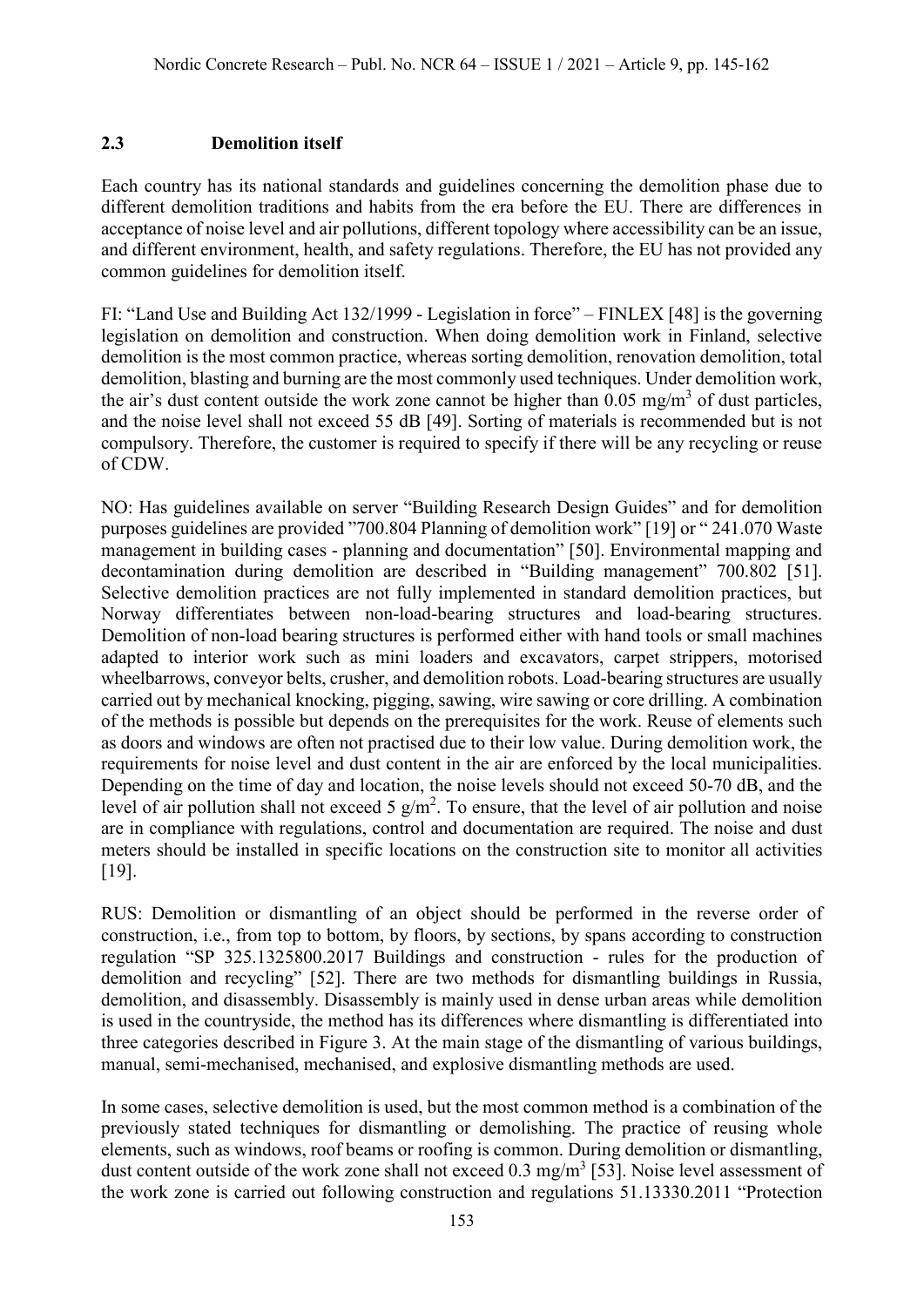against noise" [53], and for residential areas, the noise level in the daytime should not exceed 70 dB.



*Figure 3 - RUS: Dismantling of the object (Organization Standard NOSTROY 2.33.53-2011) liquidation of the building (structure) by dismantling prefabricated and collapsing monolithic structures with the preliminary dismantling of technical systems and decoration elements [54].*

# **3. CONSTRUCTION AND DEMOLITION WASTE MANAGEMENT**

While the pre-demolition audit focuses on the product, a logistic waste management plan focuses on whether it is possible to reused or recycle any material from construction, renovation or demolition . A good waste management plan contains information about demolition phases, the contractor, materials to be collected, transportation for each material, recycling, reuse, or final treatment of each material. The plan should also address environmental, health and safety issues, environmental impact limitations, and how the inert, contaminated, and hazardous waste are managed [2]. The EU's CDW management is illustrated in Figure 4 where there are three stages of management and three stages of a liable party [55].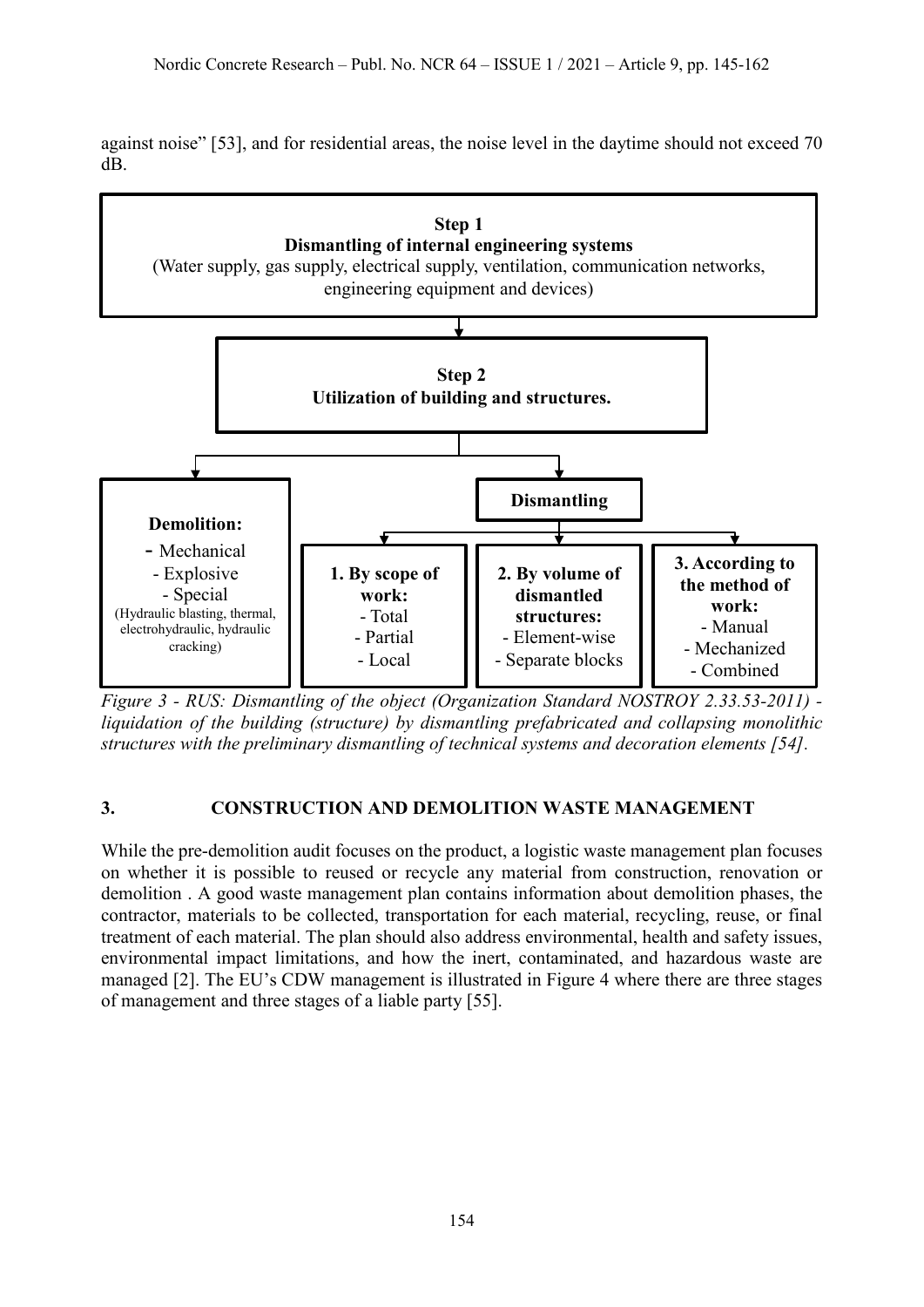

*Figure 4 - Decision-making process in the formulation of the inventory and management recommendations [55].*

#### **3.1 Handling of CDW**

There is several theories or techniques which could be applied to waste management in all fields and industries. The Life Cycle Assessment (LCA), cradle-to-grave (linear model) or cradle-tocradle (circular model) analyses are suitable for the description of CDW handling. If the life cycle of an existing construction is described as cradle-to-grave model, "cradle" represents building materials used for the structure, and the "grave" represents demolition and disposal of CDW in a landfill. When recovery, reuse, or recycling of CDW is considered, it is referred to as cradle-tocradle or closed-loop models [56]. C. Broadbent [57] studied the benefit of a cradle-to-cradle methodology in steel production. It was found that every 1 kg of steel scrap that is recycled at the end of a product's life will reduce environmental emissions by 1.5 kg  $CO<sub>2</sub>$ -eqv. (73%), reduce energy consumption by 13.4 MJ (64%) and reduce material depletion with 1.4 kg (90%) iron ore, compared to 100% primary production. The cradle-to-cradle methodology demonstrates a significant reduction of emission firstly by lowered extraction of raw materials and secondly by removing occupancy of space at the landfill. C. Knoeri et al. [58] compared the LCA of recycled concrete (RC) against conventual conventional concrete (CC) for structural application in accordance with Swiss standards. The authors stated that the environmental benefits of high-grade RC have been doubtful since cement content is the main contributor to the global warming potential of concrete. Another study compared a linear model of concrete waste handling with two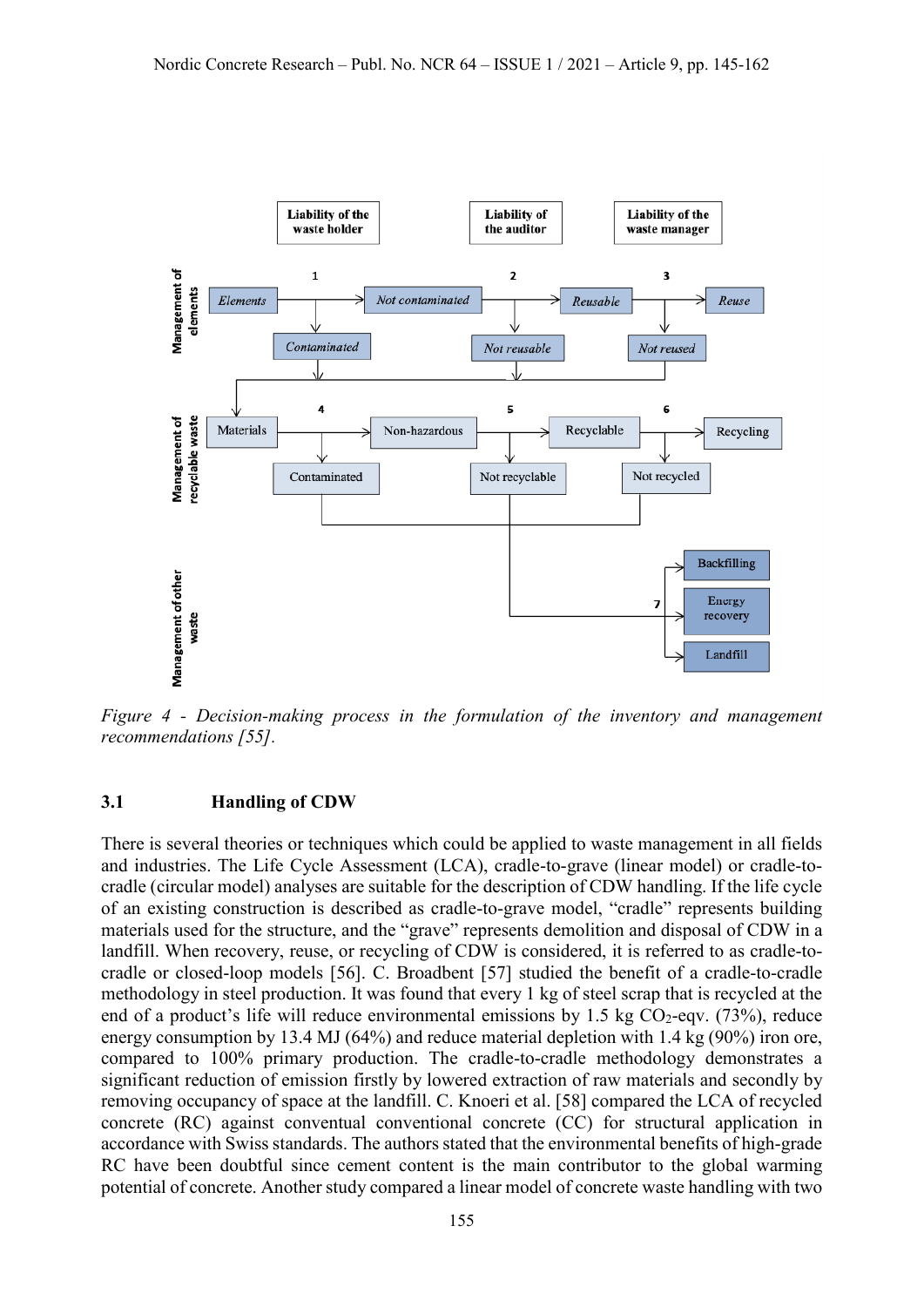circular models, where the RCA was used either as road base material or in concrete production with a replacement ratio of 50% of natural aggregates by RCA, see Figure 5. The scenario analysis was applied on a construction project in Iskandar, Malaysia, and a reduction of overall environmental impact due to reuse and recycling was concluded [59].



*Figure 5 - (left) System boundary for scenario 1 - landfilling, (right) System boundary for scenario 2 where concrete waste is recycled as road base material [59].*

The Waste Framework Directive states that EU member countries shall take measures to promote up-cycling, in other words, a gain of material with the highest possible preserved quality. The EU member countries shall also set up separate recycling centres where known methods of recycling can be practised. These materials can be paper, metal, plastic, and glass [16]. To enforce such directives, the EU requires all member states to report the present status of CDW recovery level to the commission.

If 70% recovery level by 2020 is not met (CDW recovery level set by EU), member states should report the reason and the action which the member state intends to take to achieve the set targets [16]. The process of recycling of CDW requires significant space and the feasibility is highest in densely populated and urbanised areas. Public authorities and municipalities need to have several roles in defining a proper recycling logistic based on location and overcoming "Not in my Backyard" mentality for more local recycling centers in urban areas [2].

When handling hazardous CDW the establishments and undertakings which collect or transport hazardous materials shall keep a chronological record of the quantity, nature and origin of the material. The records of hazardous waste shall be stored in a database for at least three years, and data about transport must be kept for at least 12 months [16].

FI: Follow the "Waste Framework Directive" 2008/98/EC [16] as well as directive 1999/31/EC "Landfill of waste" [60]. In total 80% of CDW processed and is utilised via Finnish earth construction act 843/2017 "Government Decree on the Recovery of Certain Wastes in Earth Construction" [47] and standard SFS-EN 13242 [49]. The rest of the CDW is landfilled for a price of 70 Euro per ton  $(\epsilon/t)$  in 2020. There are over 200 landfills around Finland.

NO: Has national guidelines for handling the CDW, mostly from Building Research Design Guides and Environmental Agency [39, 61]. Most of the CDW was landfilled until the end of 2019. In 2018, approximately 0.5% of concrete and LWA-brick waste were recycled. Whereas 63% were disposed at landfills, and 34% was backfilled [61]. Now there is a trend of backfilling and direct utilisation in the construction industry. Inert CDW such as crushed concrete and LWAbricks are used in road construction, noise barriers, parking lots, and earthworks, while lightly contaminated CDW is evaluated individually in the CDW centres. If the contaminated CDW is reused, the contamination limits must not be exceeded. Norwegian landfills classify CDW into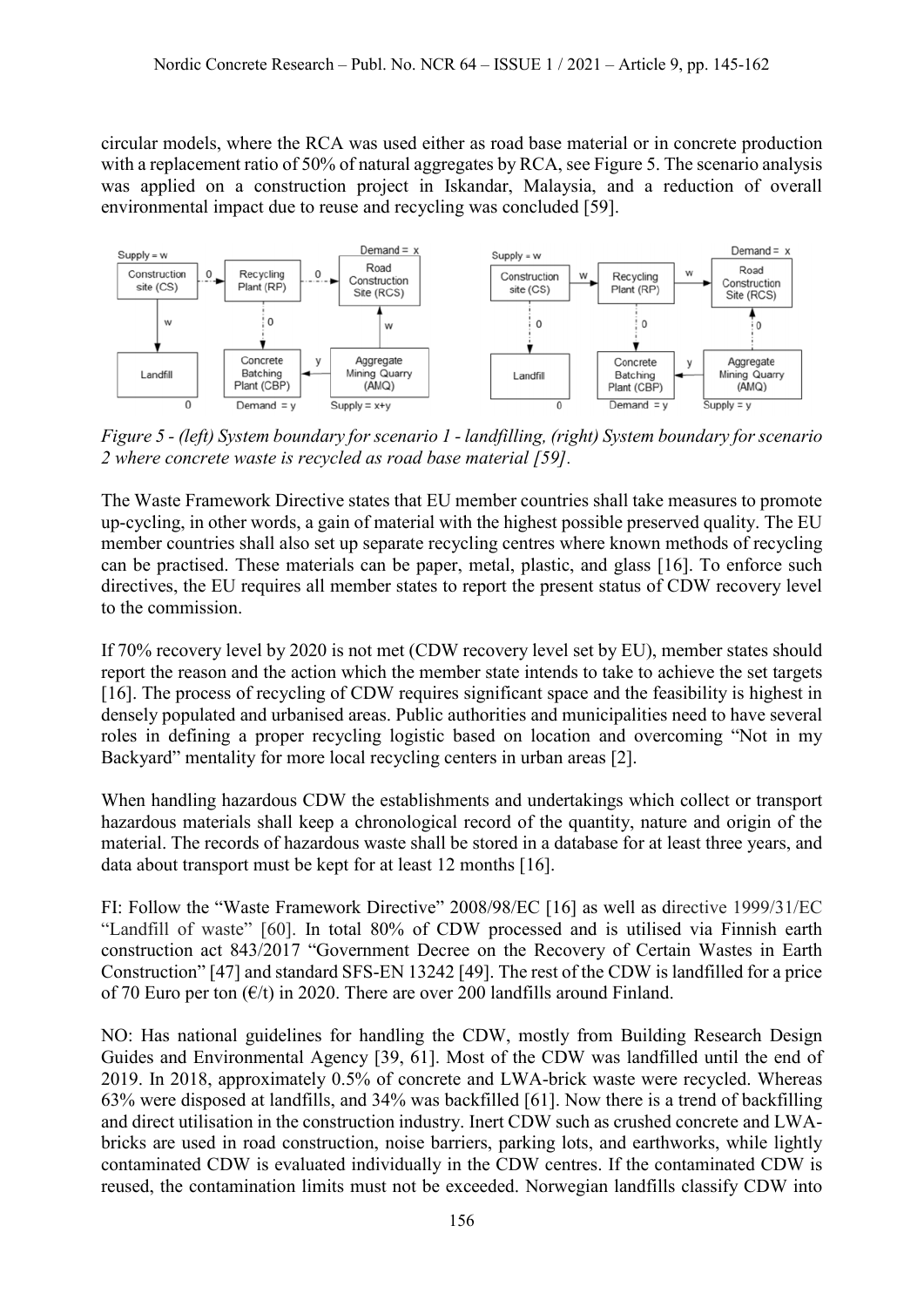three categories, namely inert waste, contaminated waste, and hazardous waste. There are 64 landfills in Norway, but only two landfills are for hazardous waste. Furthermore, there are two recycling centres for soil, and a recycling centre for concrete and brick debris is scheduled to be built in 2021 by AF Decom.

RUS: Currently, there is no unified concept of construction and demolition waste, as well as the established term for such waste, although Russia has 243 recycling centres that process CDW in recycled aggregates (RA) and the price for income CDW is approx.  $4 \frac{\epsilon}{t}$  (270 rub/t). Landfilling of hazard waste costs from 9.5 to 66  $\epsilon/t$ . Unfortunately, the fourth hazard class (practically nonhazardous) has a price of  $0.6 \, \epsilon/t$ , which exposes the disadvantage of recycling CDW. The Russian Federation's legislation on waste management is primarily aimed at improving the ecology and environmental protection, despite that there is no precise regulation of the waste recycling system.

# **3.2 Utilisation of secondary raw materials (SRM) produced from CDW**

To complete the circular approach, the usability of SRM shall be provided and allowed. Conditions for the use of SRM are sometimes too high and hardly reachable, which has a significant impact on the uptake of circular material flow. Recognition of places, where SRM can be applied is crucial and can lead to the establishment of reuse and recycling of CDW as an indispensable part of the building industry.

FI: The Earth Construction Act governs the utilisation of crushed concrete waste [47]. Crushed concrete can be used as a filling material for roads, fields, and floor structures of industrial or storage buildings if the solubility of harmful elements is not exceeded. The CDW layer thickness for these is ≤ 1,5 m. Some Finnish companies have commercialised crushed concrete (e.g. Rudus and Delete), but it is used only in earth construction, not concrete. All countries from the EU follow the EN 206 standard, which allows a certain percentage of RCA to replace natural aggregates by, yet it is not common in the practice of concrete producers as the certification of concrete mixes might be more complex.

NO: Products in the construction industry certified and marked with EU-flower or that has been evaluated by ECO-product with a score of 6 or higher in "waste" and a green or white mark on hazardous substances, is advised in recycling. If the product has not been certified, it is up to the contractor to obtain information and decide if it is recyclable [40]. Recycled aggregate has been included in all Norwegian standards and legislation which mentions natural aggregate from road construction and concrete to railway ballast. In NS-EN 12620 [62], recycled aggregate is defined by two types of qualities, AN and BN. AN has a dry density of more than 2000 kg/m<sup>3</sup>, water absorption of less than 10% and can only include less than 1 % of non-mineral contaminants or glass. Type BN has a dry density of more than  $1800 \text{ kg/m}^3$ , water absorption of less than 20% and cannot include more than 5% by volume of non-mineral contaminants or glass [63]. Further, NS-EN 206 specifies conditions for replacing natural aggregate with recycled aggregate based on the concrete strength and durability, given in Table 3 [63].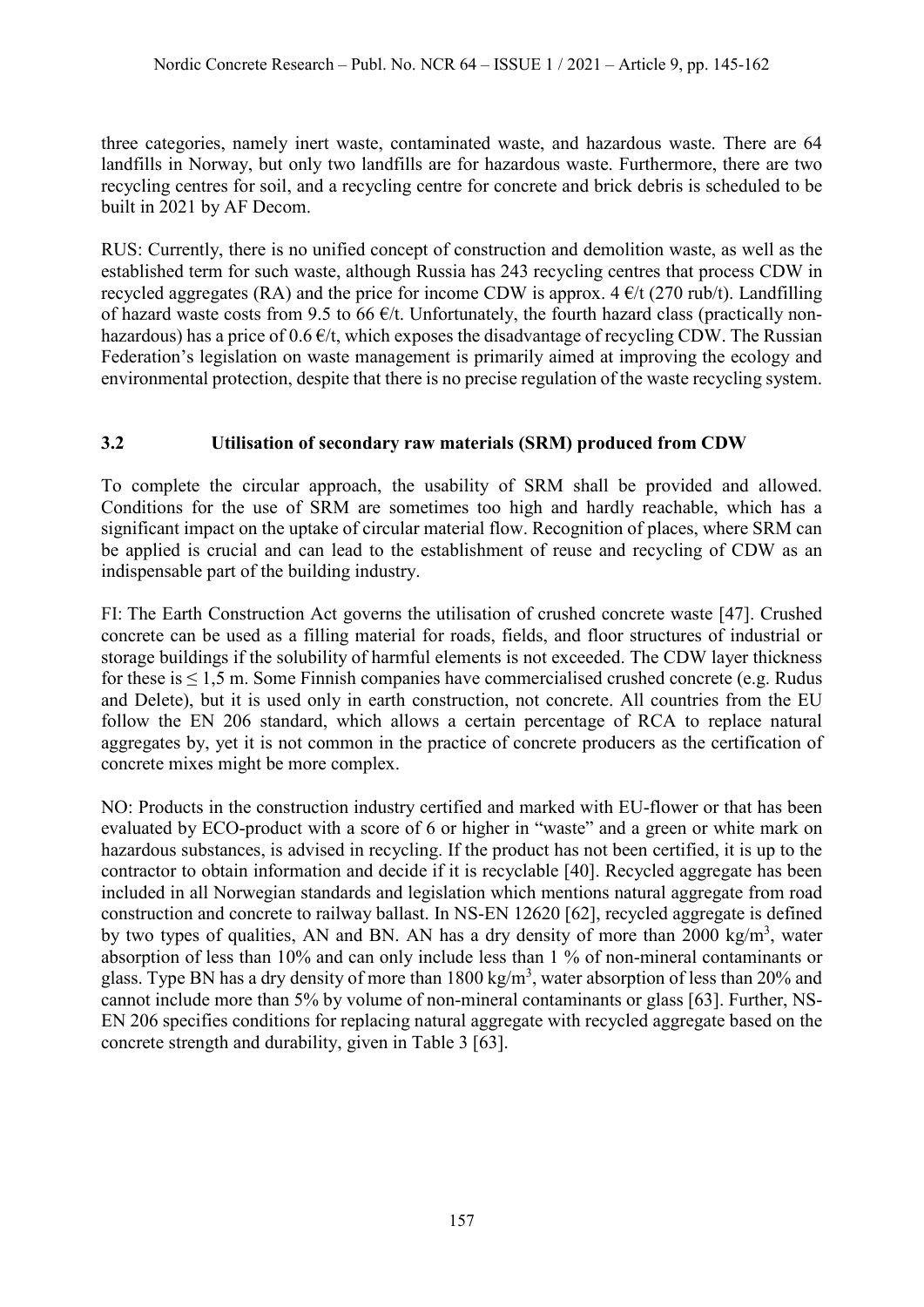| Table 5 - Nor wegian conditions for the use of IM fraction [05]. |                    |                               |
|------------------------------------------------------------------|--------------------|-------------------------------|
| <b>Conditions for Recycled Aggregate</b>                         | $\leq$ C25/30 – X0 | $\leq$ C45/55 – X0, XC1, XC2, |
| Fraction                                                         |                    | XC3, XC4, XF1                 |
| RA Fraction 0/4 Type AN                                          | $10\%$             |                               |
| RA Fraction 0/4 Type BN                                          | $5\%$              |                               |
| RA Fraction 4/16 Type AN                                         | $30\%$             | $20\%$                        |
| RA Fraction 4/16 Type BN                                         | $10\%$             | $0\%$                         |

*Table 3 - Norwegian conditions for the use of RA fraction [63].*

RUS: Processed CDW can be used as aggregates for various purposes, such as material for the foundations of highways, the foundations of runways and airport aprons, roadsides, components for ready-made mixtures utilised in reclamation, landscaping, and earthwork. All mentioned applications are regulated by the Interstate standard 32495 [45].

Processing of disposed reinforced concrete products from demolition or dismantling of buildings are also used for the manufacture of concrete mixtures and mortars. Russian State Standard 26633 [64] states that the use of crushed RA in concrete mixtures in the production of concrete and reinforced concrete structures with a strength of 5-20 MPa and a strength of 20-30 MPa (when mixed with natural aggregates) is allowed only after testing to confirm the possibility of obtaining concrete with standardised quality indicators.

*Table 4 - Product price [€/t]*

|                          | Russia | Norway  | Finland |
|--------------------------|--------|---------|---------|
| Natural aggregates (NA)  |        | 10-14.5 |         |
| Recycled aggregates (RA) |        | -       | 44.L    |

# **4. CONCLUSIONS**

The following conclusions were drawn from an extensive review of document and discussions with demolition and CDW management industry representatives:

FI: Shows evident dedication toward recycling where they have already completed the EU's goal of recycling 70% CDW by weight. In total, 80% of crushed concrete waste is utilised in Finland. Only contaminated CDW is going to landfills. CDW is used in roads, fields, and floor structures of industrial or storage buildings if harmful elements' solubility is not exceeded.

NO: There are many different standards and regulations regarding demolition and CDW handling, but parts about selective demolition, recovery, reuse, and recycling of CDW are missing. Predemolition audit and more precise plans for demolition are being discussed, and new regulations and guidelines introduced. Companies conducting demolitions are starting to take up selective demolition practises, increasing material circularity and implementing the circular economy. Finally, a change of legislation, significantly adjusting the limit of Chrome VI from 2 mg/kg to 8 mg/kg will establish an entirely new value chain and marketplace with recycled aggregates produced from inert CDW. Norway produces annually  $1,5 - 2$  million tons of CDW, only  $42\%$ by weight is recovered, and most of the CDW goes straight to one of the 64 landfills. There is a lot to improve if Norway wishes to follow the EU's guidelines toward pre-demolition auditing and CDW handling. In the year 2020, Norway updated most of their legislations regarding demolition and CDW handling.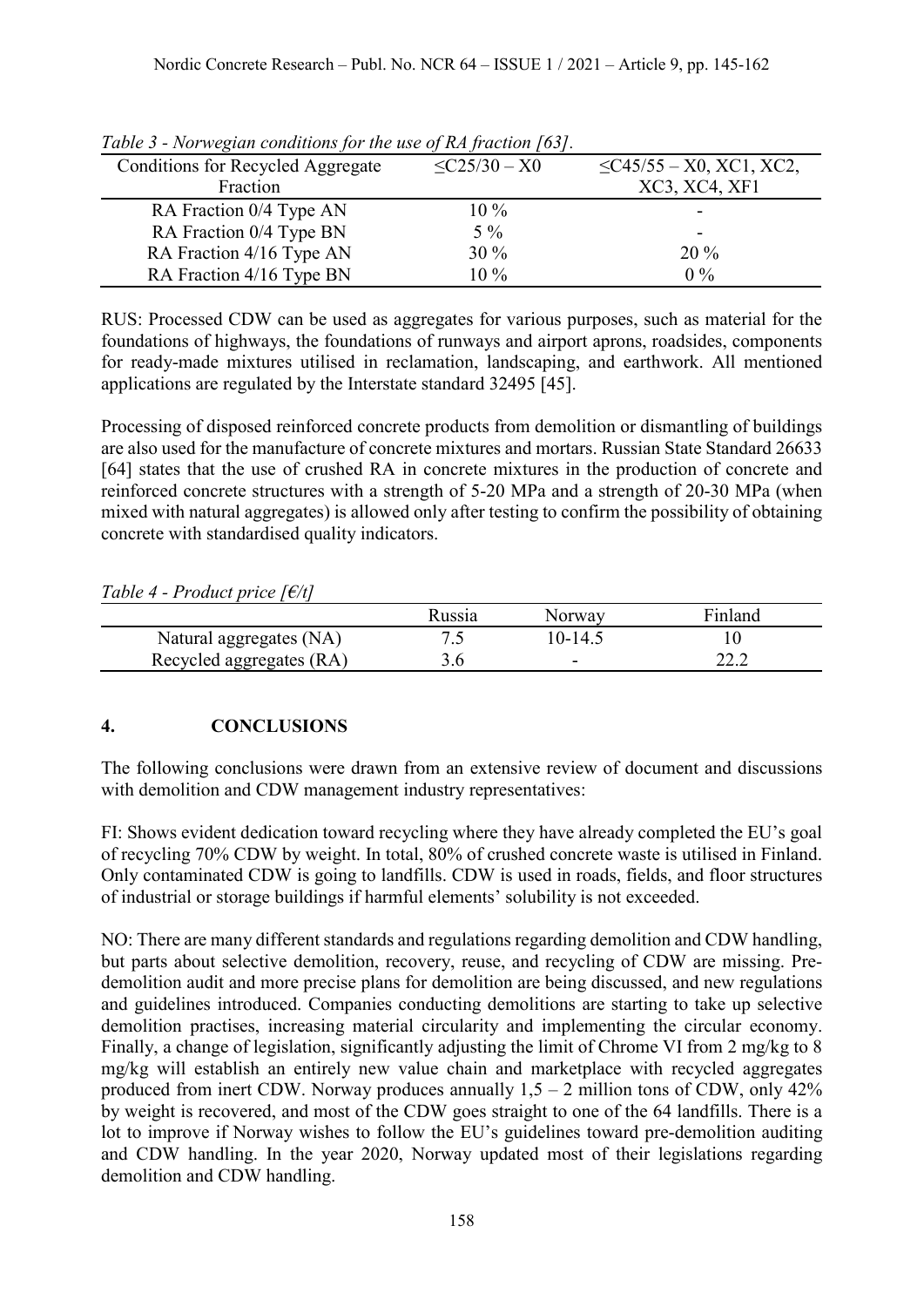RUS: Russia does not have a unified concept of construction and demolition waste yet, but the current legislation in waste management focuses on improving the ecology and environmental protection. Even though there is no precise regulation of the waste recycling system, Russia recycles and has sub-legislation concerning demolition and disposal of construction waste and the pre-demolition audit. With annual produce of 15-17 million tons of CDW and 5% recycling rate with 243 recycling centres, there is room for much improvement if Russia wishes to follow the European Unions' goal of 70% recovery rate by weight recovery of non-hazardous CDW.

# **ACKNOWLEDGEMENTS**

The outcome has been achieved with the financial support from Kolarctic project no. KO4068 "DeConcrete: Eco-efficient Arctic Technologies Cooperation". Special thanks to bachelor students Aleksander Karlsen and Hermod Werner Kristiansen from UiT.

# **REFERENCES**

- 1. European Commission "Guidelines for the waste audits before demolition and renovation works of buildings". 2018.
- 2. European Commission, The Directorate-General for Environment "EU Construction & Demolition Waste Management Protocol". Official Journal of the European Union. 2016. No. June, p. 1–22. DOI 10.3390/su11133638.
- 3. Menegaki M & Damigos D: "A review on current situation and challenges of construction and demolition waste management". *Current Opinion in Green and Sustainable Chemistry,* Vol 13, 2018, pp. 8-15.
- 4. Ibrahim M & Ibrahim M: "Estimating the sustainability returns of recycling construction waste from building projects". *Sustainable Cities and Society*, Vol 23, 2016, pp. 78-93.
- 5. Jin Ruoyo J, Li B, Zhou T, Wanatowski D & Piroozfar P: "An empirical study of perceptions toward construction and demolition waste recycling and reuse in China". *Resources, Conservation and Recycling*, Vol 126, 2017, pp. 86-98.
- 6. Tucker R & Park J: "Overcoming barriers to the reuse of construction waste material in Australia: a review of the literature". *International Journal of Construction Management*, Vol 17, No 3, 2017, pp. 228-237.
- 7. Umar U, Shafiq N, Malakahmad A, Nuruddin M & Khamidi M: "A review on adaptation of novel techniques in construction waste management and policy". *Journal of Material Cycles and Waste Management*, Vol 19, No 2, 2017, pp. 1361-1373.
- 8. Domingo N & Luo H: "Canterbury earthquake construction and demolition waste management: issues and improvement suggestions". *Internation journal of disaster risk reduction*, Vol 22, 2017, pp. 130-138.
- 9. Faleschini F, Zanini M, Hofer L, Zampieri P & Pellegrino C: "Sustainable management of demolition waste in post-quake recovery processes: The Italian experience". *International journal of disaster risk reduction*, Vol 24, 2017, pp. 172-182.
- 10. Abarca-Guerrero L, Maas G & Twillert H: "Barriers and Motivations for Construction Waste Reduction Practices in Costa Rica". *Resources*, Vol 6, No 4, 2017, pp. 69.
- 11. Magalhães R, Danilevicz  $\hat{A}$  & Saurin T: "Reducing construction waste: A study of urban infrastructure projects". *Waste Management*, Vol 67, 2017, pp. 265-277.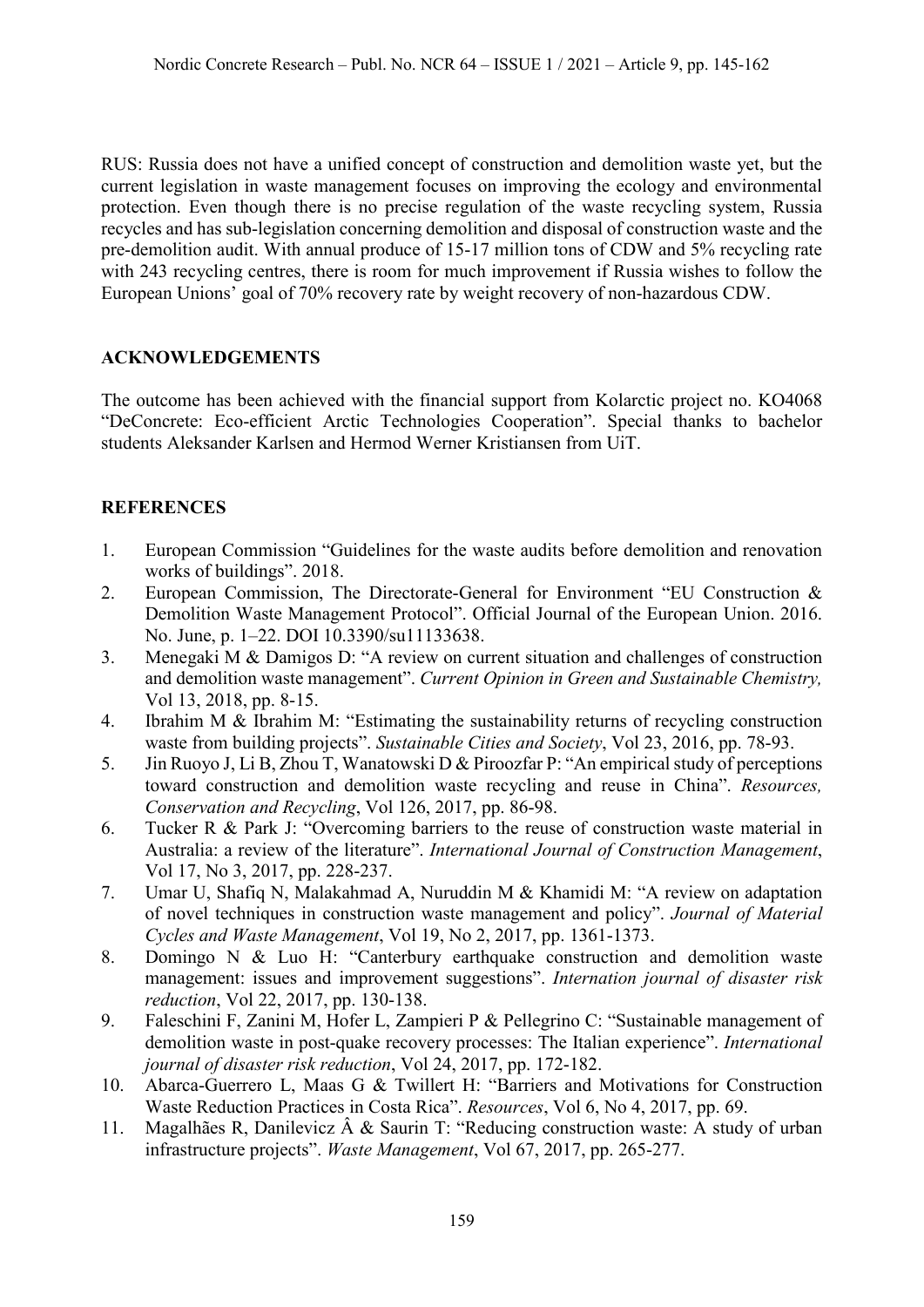- 12. Ding Z, Zhu M, Tam V, Yi G & Tran C: "A system dynamics-based environmental benefit assessment model of construction waste reduction management at the design and construction stages". *Journal of cleaner production*, Vol 176, 2018, pp. 676-692.
- 13. Ajayi S, Oyedele L, Bilal M, Akinade O, Alaka H & Owolabi H: "Critical management practices influencing on-site waste minimisation in construction projects". *Waste Management*, Vol 59, 2017, pp. 330-339.
- 14. Hajek, P. C3 Design of sustainable construction. [online]. [Accessed 23 February 2021] Available from: https://slideplayer.com/slide/15831861/.
- 15. Swedish Iron and Steel Makers Association; Jernkontoret: Stockholm, Sweden, 2019.
- 16. European Commission: "Directive 2008/98/EC of the European Parliament and of the Council of 19 November 2008 on waste and repealing certain Directives". *Official Journal of the European Union*, Vol 312, No 3, 2008.
- 17. Thanwadee C: "Investigation of factors affecting a construction waste recycling decision". *Civil Engineering and Environmental Systems*, Vol 33, No 3, 2016, pp. 214-226.
- 18. European Environment Agency: "Construction and demolition waste: challenges and opportunities in a circular economy". Jan 2020.
- 19. SINTEF Byggforsk: "700.804" , "Planlegging av rivearbeider". Oslo, Norway, 2011 (In Nowegian).
- 20. European Environment Agency: "The case for increasing recycling: Estimating the potential for recycling in Europe". Jun 2020.
- 21. European Environment Agency: "The European environment state and outlook 2020". Dec 2019.
- 22. Huang B, Wang X, Kua H, Geng Y, Bleischwitz R & Ren J: "Construction and demolition waste management in China through the 3R principle". *Resources, Conservation and Recycling*, Vol 129, 2018, pp. 36-44.
- 23. Yuan H: "Barriers and countermeasures for managing construction and demolition waste: A case of Shenzhen in China". *Journal of Cleaner Production*, Vol 157, 2017, pp. 84-93.
- 24. Ajayi, Saheed O & Lukumon O: "Policy imperatives for diverting construction waste from landfill: Experts' recommendations for UK policy expansion". *Journal of Cleaner Production*, Vol 147, 2017, pp. 57-65.
- 25. Ann T, Poon C, Wong A, Yip R & Jaillon L: "Impact of Construction Waste Disposal Charging Scheme on Work Practices at Construction Sites in Hong Kong". *Waste Management*, Vol 33, No 1, 2013, pp. 138-146.
- 26. Oyedele L, Ajayi S & Kadiri K: "Use of recycled products in UK construction industry: An empirical investigation into critical impediments and strategies for improvement". *Resources, Conservation and Recycling*, Vol93, 2014, pp. 23-31.
- 27. Lu W & Tam V: "Construction waste management policies and their effectiveness in Hong Kong: A Longitudinal review". *Renewable and sustainable energy reviews*, Vol 23, 2013, pp. 214-223.
- 28. Hossain, Uzzal M, Wu Z & Poon C: "Comparative environmental evaluation of construction waste management through different waste sorting systems in Hong Kong". *Waste Management*, Vol 69, 2017, pp. 325-335.
- 29. Ulubeyli S, Kazaz A & Arslan V: "Construction and demolition waste recycling plants revisited: management issues". *Procedia Engineering*, Vol 172, 2017, pp. 1190-1197.
- 30. Statisk sentralbyrå, Avfall fra byggeaktivitet. [Online]. [Accessed 23 February 2021]. Available from: (In Norwegian).
- 31. Miljødirektoratet, Avfallsplan 2020-2025. [online]. [Accessed 22 February 2021]. Available from: https://www.regjeringen.no/contentassets/c6a9a384d90c4af18bfd8458f3167708/avfallspla

n-2020-2025.pdf (In Norwegian).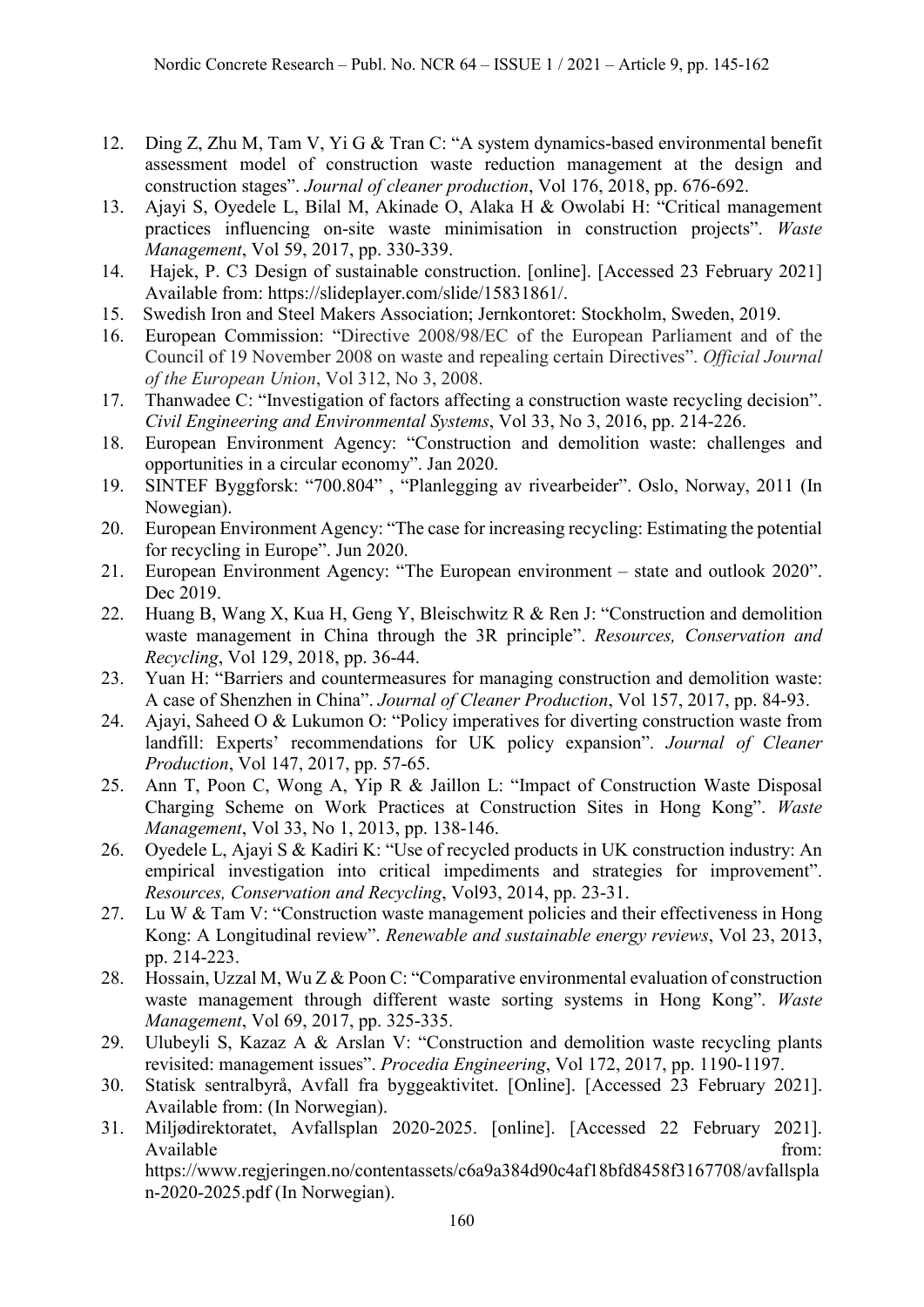- 32. Lovdata, Lov om planlegging og byggesaksbehandling (plan- og bygningsloven). [Online]. [Accessed 23 February 2021]. Available from: https://lovdata.no/dokument/NL/lov/2008- 06-27-71/\*#&#x2a (In Norwegian).
- 33. Lovdata, Lov om vern mot forurensinger og om avfall (Forurensningsloven). [Online]. [Accessed 23 February 2021]. Available from: https://lovdata.no/dokument/NL/lov/1981- 03-13-6 (In Norwegian).
- 34. Lovdata, Forskrift om gjenvinning og behandling av avfall (avfallsforskriften). [Online]. [Accessed 23 February 2021]. Available from: https://lovdata.no/dokument/SF/forskrift/2004-06-01-930/\*#\* (In Norwegian).
- 35. Lovdata, Forskrift om begrensning I bruk av helse- og miljøfarlige kjemikalier og andre produkter (produktforskriften). [Online]. [Accessed 23 February 2021]. Available from: https://lovdata.no/dokument/SF/forskrift/2004-06-01-922 (In Norwegian)
- 36. Iacoboaea C, Aldea M & Petrescu F "Construction and demolition waste-a challenge for the construction and demolition waste - a challenge for the European Union? Theoretical and empirical researches in urban management". 2019.
- 37. Haku Suomi.fi. [online]. [Accessed 23 February 2020]. Available from: https://www.suomi.fi/haku?p=0&q=Purkamisluvat&sl=false (In Finish).
- 38. Norwegian Standard: "NS 3459:2012", "Exchange of data for specifications, price information and settlements in building and civil engineering works". Norway, 2012, 56 pp. (In Norwegian).
- 39. Byggforskerserien [Online]. [accessed 16.02.2021]. Available from: https://www.byggforsk.no/byggforskserien (In Norwegian).
- 40. Directory for Buildingquality: "TEK17" [online]. [Accessed 11.02.2021]. Available from: https://dibk.no/regelverk/byggteknisk-forskrift-tek17/ (In Norwegian).
- 41. Nation Standards of Russia: "Construction Standards and Regulations 12-04-2002", "Safty in construction. Part 2. Construction works". Moscow, Russia, 2002, 36 pp.
- 42. Lehtonen K "Purkutyöt opas tekijöille ja teettäjille". Ministry of the environment publications [online]. 2019. [Accessed 23 February 2020]. Available from: https://julkaisut.valtioneuvosto.fi/bitstream/handle/10024/161884/YM\_2019\_29.pdf?sequ ence=4&isAllowed=y#page=5&zoom=auto,-82,754 (In Finish).
- 43. Norwegian Standard: "NS 8141-2:2013", "Vibration and shock Guideline limit values for construction work, open-pit and pit mining and traffic - Part 2: Effects of vibration on construction works from construction activities other than blasting, and from traffic". Norway, 2013, 20 pp. (In Norwegian).
- 44. Norwegian Standard: "NS 9431:2011", "Classification of Waste". Norway, 2011, 24 pp. (In Norwegian).
- 45. Interstate standard "GOST 32495-2013. Aggregates, fines and its mixtures made from recycled reinforced and non-reinforced concrete. Specifications". Moscow, Russia, 2015, 13 pp.
- 46. Norwegian Environment agency "Faktaark M-14/2003 Disposal of concrete and brick waste", 2 pp. (In Norwegian).
- 47. Government Decree on the Recovery of Certain Wastes in Earth Construction (843/2017) Legislation in force – FINLEX ®. [Online]. [Accessed 8 February 2021]. Available from: 843/2017 English - Translations of Finnish acts and decrees - FINLEX.
- 48. Land Use and Building Act 132/1999 Legislation in force FINLEX ®. [online]. [Accessed 23 February 2020]. Available from: https://www.finlex.fi/fi/laki/alkup/1999/19990132 (In Finish).
- 49. Ympäriston-suojelu Ympäristöasioiden hallinta kiviainestuotannossa Suomen ympäristökeskus Paras käyttökelpoinen tekniikka (BAT). In : ISBN 978-952-11-3810-2 (In Finish).